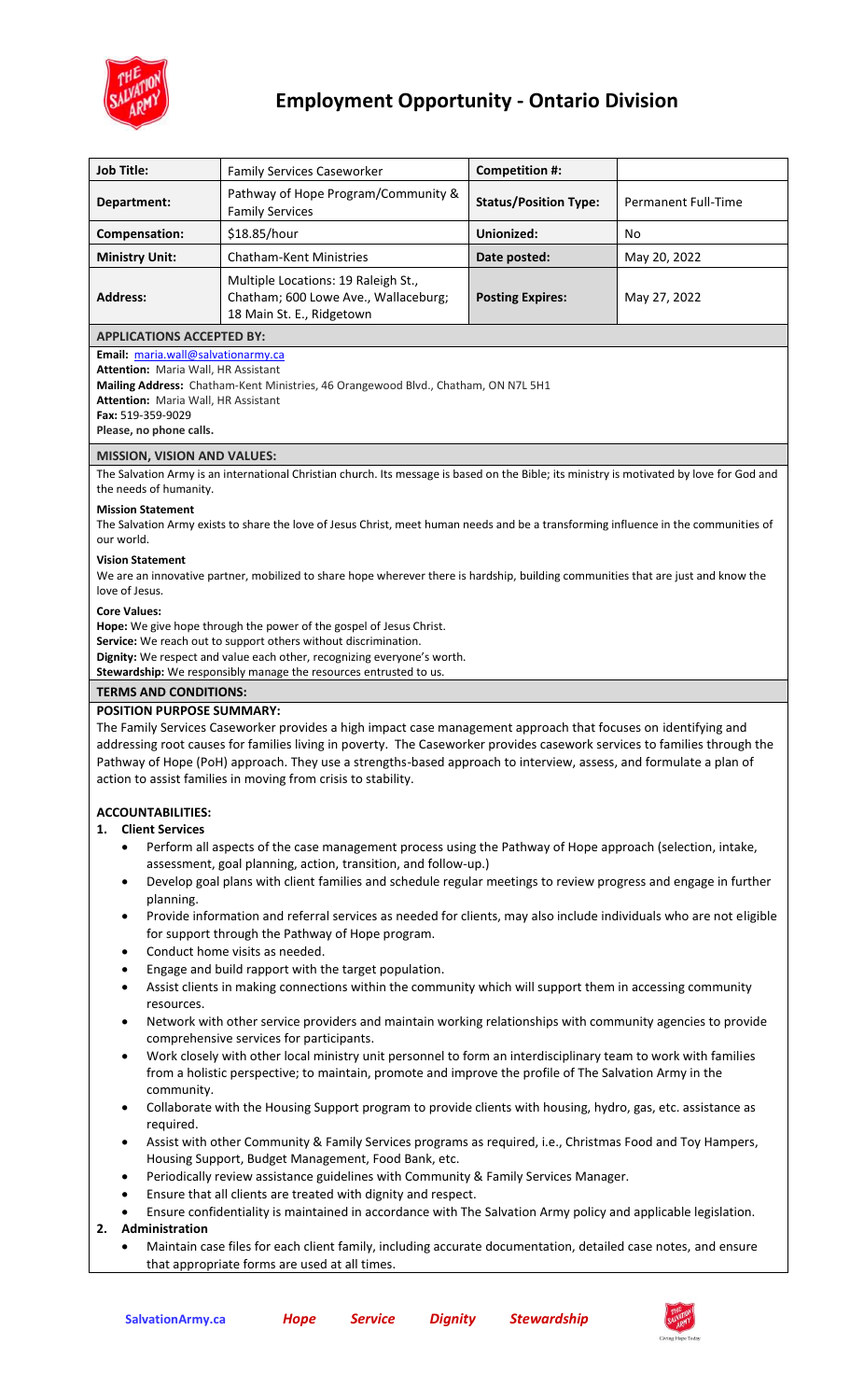

## **Employment Opportunity - Ontario Division**

- Ensure accurate collection and maintenance of data, submit monthly summary of service statistics regarding the PoH program to the Regional Coordinator; liaise with the Regional Coordinator in the semi-annual evaluation/outcome's measurement.
- Assist in ensuring the completion of accurate record keeping and management in accordance with relevant privacy legislation.

#### **3. Training**

• Attend training sessions that support the initial implementation phase and ongoing training for the sustained delivery of Pathway of Hope.

#### **4. Health & Safety**

- Ensure that the work area is maintained regarding appearance, condition and safety as recommended by Public Health etc.
- Seek out continual education and resources for all areas of responsibilities, specifically regarding COVID-19 requirements as per the local Health Unit.
- Ensure the safety and comfort of the ministry unit by maintaining cleanliness and food safety etc.
- Work in compliance with the OH&S Act and Regulations and abide by The Salvation Army's health and safety policies and procedures.

Perform other position related duties as required.

#### **CRITICAL RELATIONSHIP MANAGEMENT:**

- **Internal relationships:**
	- o Corps Officer, Community & Family Services Manager, staff, volunteers
- **External relationships:**
	- o Community, clients

#### **MANAGERIAL/TECHNICAL LEADERSHIP RESPONSIBILITY:**

- This position reports directly to the Community & Family Services Manager or designate.
- Represent The Salvation Army at agency and community meetings as directed.
- Attend regional Pathway of Hope meetings monthly (in-person or via telephone/video conference).

#### **FINANCIAL AND MATERIALS MANAGEMENT:**

• Ensure that ministry unit policies and procedures are followed for the safe/secure handling of all monetary donations received and appropriate documentation of gift cards and various vouchers is maintained.

#### **WORKING CONDITIONS:**

- This is a permanent full-time position based on 25 hours per week.
- Some flexibility in scheduling required, some weekend and evening work may be required.
- The Supervisor will set the hours of work and work schedule.
- Working environment is typically in the office in generally agreeable conditions.
- Ability to lift/move 25 lbs.
- This job requires reaching, bending, and stooping frequently, working in a sitting, and standing position for periods of time.
- Travel is associated with this position.

**Normal hours of work**: Monday 9:00 a.m. to 4:00 p.m., and Tuesday, Wednesday, and Thursday 9:00 a.m. to 3:00 p.m. and includes a ½ paid meal break.

#### **The above responsibilities must be performed in keeping with The Salvation Army's Mission, Vision and Values, in a professional manner, upholding our code of conduct.**

### **EDUCATION AND EXPERIENCE QUALIFICATIONS:**

- **Education, Qualifications and Certifications:** 
	- Completion of a two (2) year Community College Diploma in a human services field, i.e., Social Services Worker. • A University Degree in a relevant field of study would be a definite asset, i.e., Bachelor of Social Work, or a
		- Bachelor of Arts in Social Services), preferred.
	- Alternative combinations of education and experience may be considered.

#### **Experience and Skilled Knowledge Requirements**

- Minimum of two (2) years of prior related experience in providing casework services, documenting, and maintaining case files, working in collaboration with other service providers, community outreach, and working with people of diverse backgrounds.
- Valid Ontario Class "G" Driver's License, own vehicle, and insurance; a current copy of driver's abstract that is satisfactory to The Salvation Army, in its sole discretion, is required.
- Knowledge of community-based resources is required and experience networking with government and social service agencies.